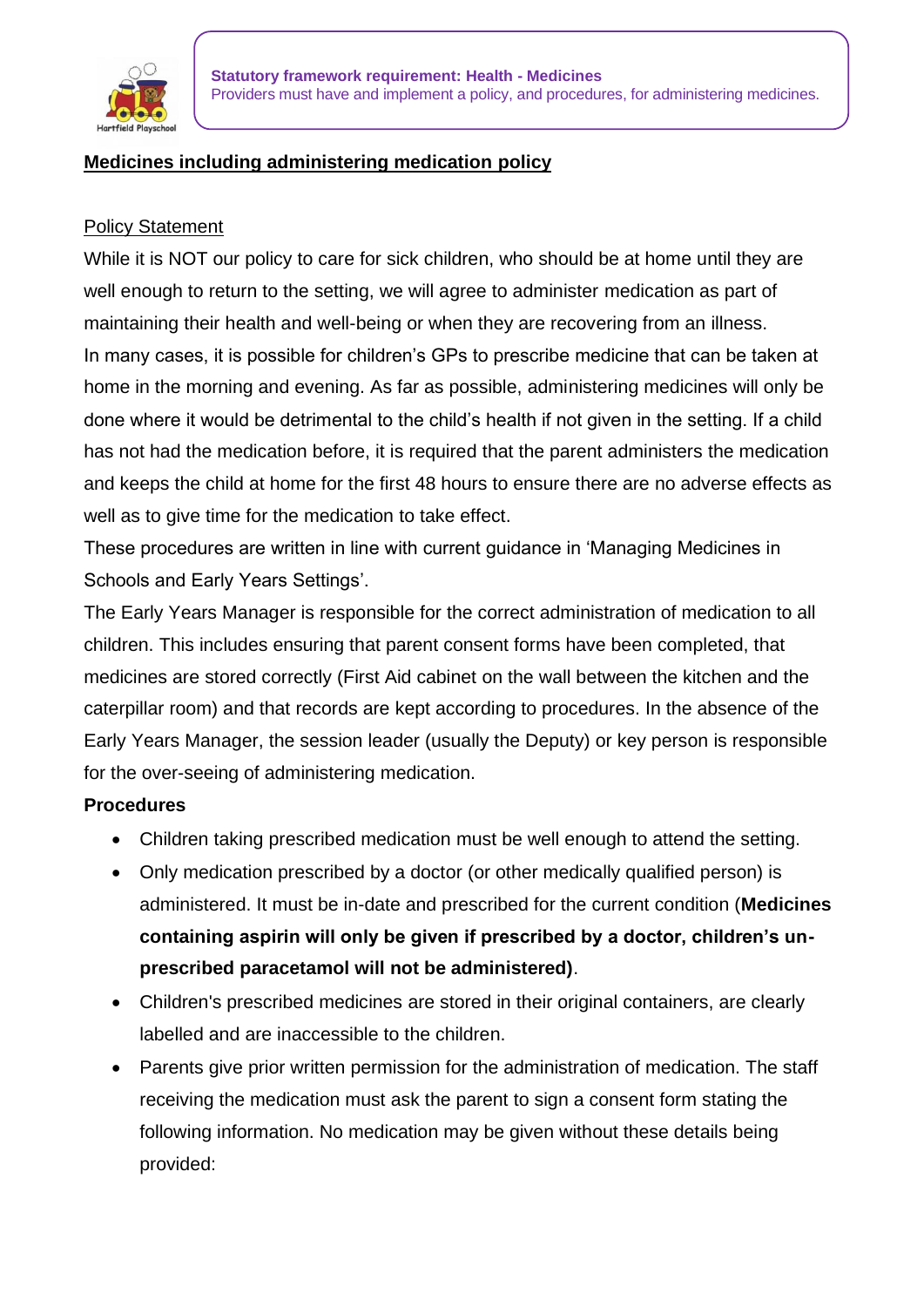

- the full name of child and date of birth
- the name of medication
- the dosage to be given in the setting
- how the medication should be stored and its expiry date
- whether the child is allergic to any medications at all
- the signature of the parent, their printed name and the date

A separate consent form must be completed for each medicine.

The administration is recorded accurately each time it is given and is signed by the member of staff who administered the medicine and by a witness. The person who collects the child is shown the record at pick up time and is asked to sign the 'Administrating Medication' form to acknowledge the administration of the medicine.

#### **Storage of medicines**

- All medication is stored safely (high up on the wall in the First Aid box between the kitchen and the quiet room)
- The Early Years Manager is responsible for ensuring medicine is handed back at the end of the day to the parent
- For some conditions, medication may be kept in the setting. The Early Years Manager will check that any medication held in the setting, like ventolin inhaler or epipen, is in date and return any out-of-date medication back to the parent.

If the administration of prescribed medication requires medical knowledge, individual training is provided for the relevant member of staff by a health professional.

• No child may self-administer. Where children are capable of understanding when they need medication, for example with asthma, they should be encouraged to tell their key person what they need. However, this does not replace staff vigilance in knowing and responding when a child requires medication.

# **Children who have long term medical conditions and who may require on ongoing medication**

• A risk assessment is carried out for each child with long term medical conditions that require ongoing medication. This is the responsibility of the Early Years Manager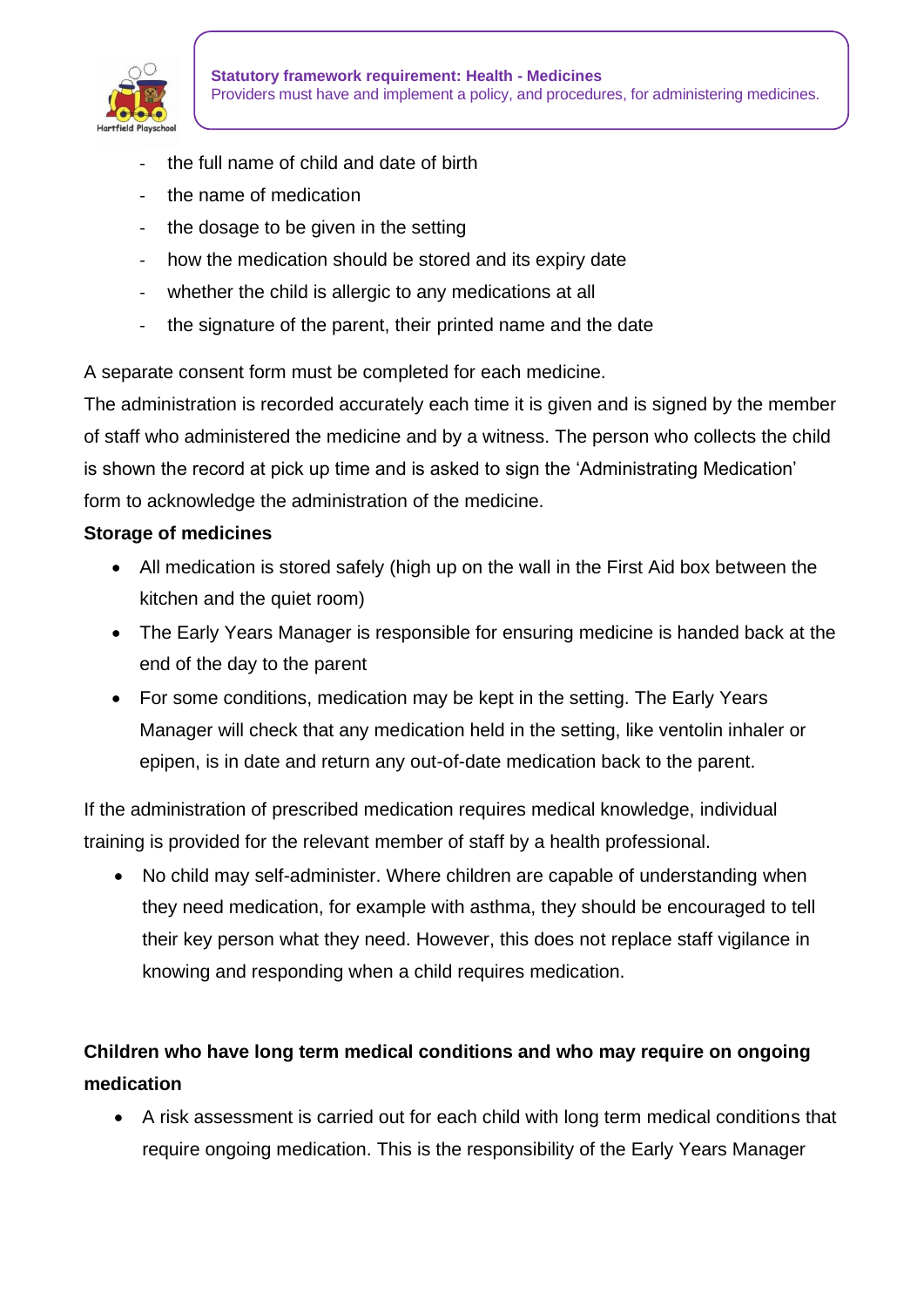

alongside the key person. Other medical or social care personnel may need to be involved in the risk assessment.

- Parents will also contribute to a risk assessment. They should be shown around the setting, understand the routines and activities and point out anything which they think may be a risk factor for their child.
- For some medical conditions key staff will need to have training in a basic understanding of the condition as well as how the medication is to be administered correctly. The training needs for staff form part of the risk assessment.
- The risk assessment includes vigorous activities and any other activity at Hartfield Playschool that may give cause for concern regarding an individual child's health needs.
- The risk assessment includes arrangements for taking medicines on outings and advice is sought from the child's GP' if necessary where there are concerns.
- A health care plan for the child is drawn up with the parent; outlining the key person's role and what information must be shared with other staff who care for the child.
- The health care plan should include the measures to be taken in an emergency.
- The health care plan is reviewed every six months or more frequently if necessary. This includes reviewing the medication, e.g. changes to the medication or the dosage, any side effects noted etc.
- Parents receive a copy of the health care plan and each contributor, including the parent, signs it.

## **Managing medicines on trips and outings**

- If children are going on outings, staff accompanying the children must include the key person for the child with a risk assessment, or another member of staff who is fully informed about the child's needs and/or medication.
- Medication for a child is taken in the rucksack or another 'outing' bag, and the medication form is taken too.
- If a child on medication has to be taken to a hospital by an ambulance, the child's medication and the copy of the 'medication form' will be taken too.